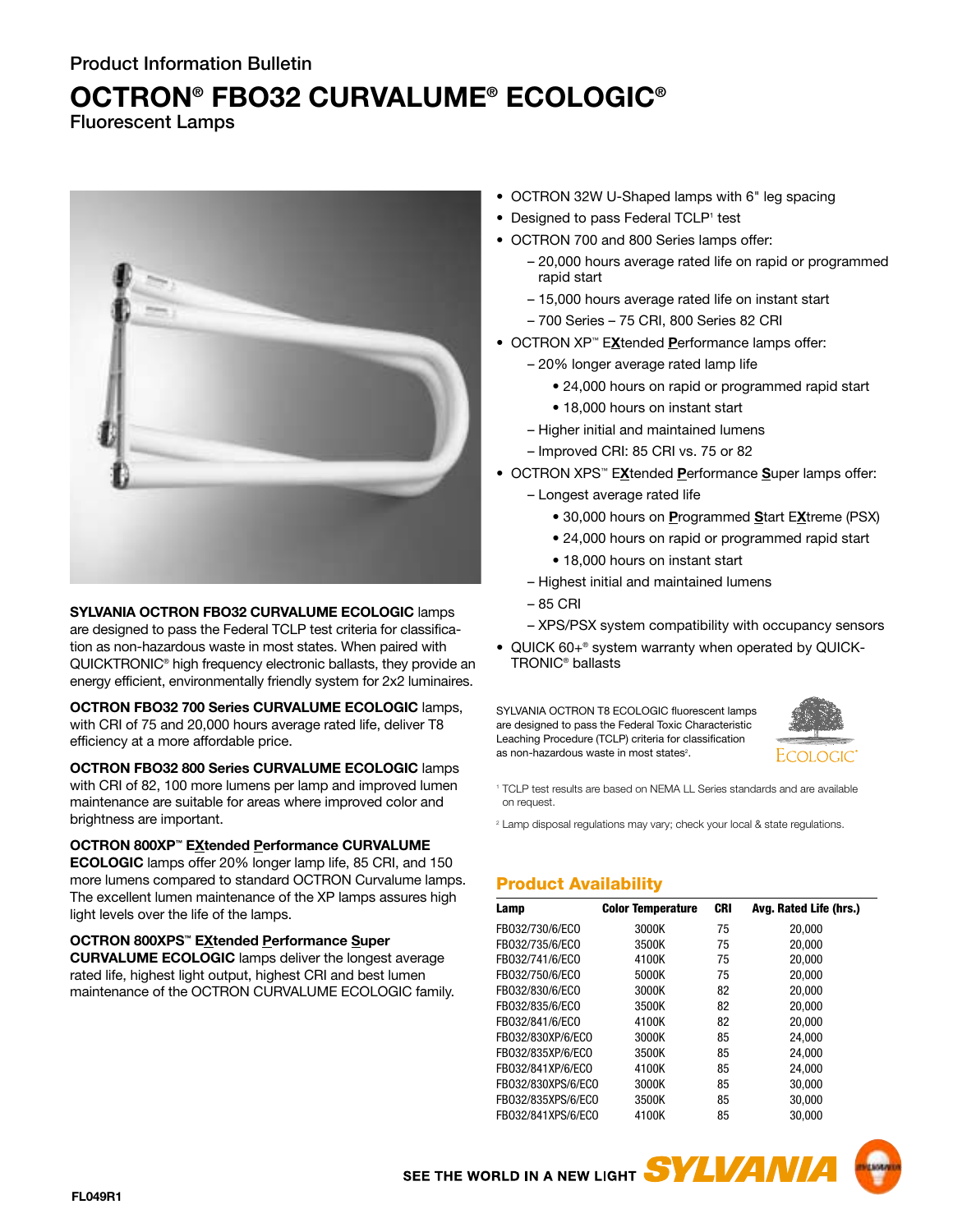#### **Sample Specification**

Lamp(s) shall be OCTRON FBO32 CURVALUME ECOLOGIC lamps with 6-inch leg spacing. Lamps(s) shall be designed to pass the Federal TCLP test criteria. Lamp(s) shall have medium bi-pin bases. Lamp(s) shall have a color temperature of (3000K, 3500K, 4100K, or 5000K) and a CRI of (75, 82, or 85). Lamps shall have an average rated life of (15,000, 18,000, 20,000, 24,000, or 30,000) hours when operated 3 hours/start on (instant start, rapid start, programmed rapid start or PSX) ballasts. Lamps shall be operated on QUICKTRONIC or QUICKTRONIC Professional electronic ballasts. Both lamp(s) and ballast(s) shall be covered by the QUICK 60+ warranty program.

## **Warranty Information QUICK 60+® warranty for SYLVANIA lamp and ballast**

**combinations.** Limited 30 or 36 month lamp warranty and 5 year ballast warranty is available if both lamps and ballasts are provided by OSRAM SYLVANIA. The QUICK 60+ warranty for the OCTRON XPS lamp and QUICKTRONIC PSX ballast system applies when occupancy sensors are used. See the QUICK 60+ warranty for details and restrictions.

# **System Comparison**

*2' x 2' Luminaire with 2 lamps* 

| Lamp Type           | <b>Ballast</b> | <b>System</b><br>Wattage | <b>Ballast</b><br><b>Factor</b> | <b>Initial</b><br><b>System</b><br>Lumens | Svstem<br>Lumens<br>@ 8000 Hrs. | <b>Relative</b><br>Light<br><b>Output</b> | <b>Energy</b> | <b>Relative</b><br>Lamp Life<br>Savings @ 12 Hrs./start |
|---------------------|----------------|--------------------------|---------------------------------|-------------------------------------------|---------------------------------|-------------------------------------------|---------------|---------------------------------------------------------|
| <b>FB40/CW/6/SS</b> | E.S. Magnetic  | 72                       | .88                             | 4576                                      | 3935                            | 100%                                      | -0-           | 100%                                                    |
| FB40/D41/6/SS       | E.S. Magnetic  | 72                       | .88                             | 4805                                      | 4325                            | 110%                                      | -0-           | 100%                                                    |
| FB032/741/6/ECO     | 0T2X32/ISL     | 51                       | .77                             | 4235                                      | 3812                            | 97%                                       | 29%           | 92%                                                     |
| FB032/841/6/ECO     | 0T2X32/ISL     | 51                       | .77                             | 4389                                      | 4038                            | 103%                                      | 29%           | 92%                                                     |
| FB032/841XP/6/ECO   | 0T2X32/ISL     | 51                       | .77                             | 4466                                      | 4243                            | 108%                                      | 29%           | 100%                                                    |
| FB032/841XPS/6/EC0  | QTPX32/PSX     | 45                       | .71                             | 4260                                      | 4047                            | 103%                                      | 37%           | 130%                                                    |
| FB032/841XPS/6/EC0  | 0T2X32/ISL     | 51                       | .77                             | 4620                                      | 4389                            | 112%                                      | 29%           | 100%                                                    |
| FB032/841XPS/6/EC0  | 0T2X32/ISN     | 59                       | .90                             | 5400                                      | 5130                            | 130%                                      | 18%           | 100%                                                    |
| FB032/841XPS/6/EC0  | 0T2X32/ISH     | 78                       | 1.20                            | 7200                                      | 6840                            | 174%                                      | $-8%$         | 100%                                                    |

E.S. Magnetic = Energy Saving magnetic rapid start

ISL = Instant Start, Low ballast factor (77%)

ISN = Instant Start, Normal ballast factor (90%)

ISH = Instant Start, High ballast factor (120%)

## **Technical Information**

#### **Typical Fluorescent Lamp Mortality**



**Lumen Maintenance OCTRON XP, OCTRON & F40/CW**



Source: IES Handbook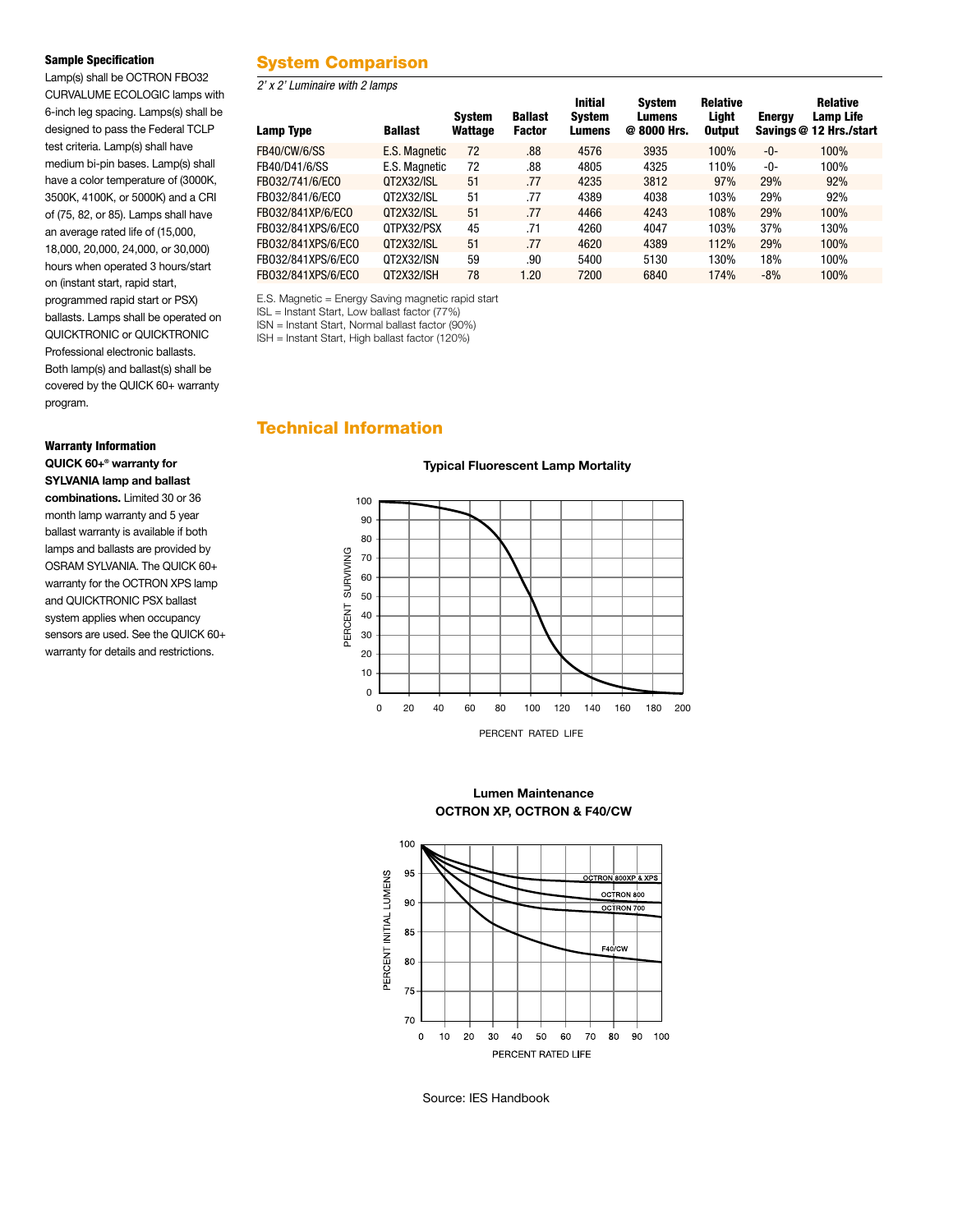## **Application Information**

#### **Applications**

Retail **Offices** Schools Hospitals General Lighting Wherever TCLP passing FBO32 lamps are needed.

#### **Fixtures**

Contact your local fixture agent for available fixtures.

#### **Ballast Information**

Contact your OSRAM SYLVANIA representative for a list of compatible electronic operating systems.

#### **Application Notes**

- 1. Lamps can start at temperatures as low as 0°F (dependent on ballast). Operation below 50°F may affect lumen output or lamp operation.
- 2. For cold temperature applications, use in enclosed luminaires to maximize lumen output.
- 3. For rapid start operation, check with ballast manufacturer for ground plane requirement.
- 4. Average rated life based on operation on rapid start ballast. If operated on instant ballasts for OCTRON lamps, lamp life will be reduced.
- 5. Actual lamp life dependent on ballast, switching cycle and hours of operation per start.

# **Ordering and Specification Information**

| FB032/700/6/ECOLOGIC - 75 CRI, 20,000 hours average rated life |                                 |       |                |               |                       |                               |                                          |                                |            |            |
|----------------------------------------------------------------|---------------------------------|-------|----------------|---------------|-----------------------|-------------------------------|------------------------------------------|--------------------------------|------------|------------|
| Item<br><b>Number</b>                                          | <b>Ordering</b><br>Abbreviation | Watts | <b>Bulb</b>    | <b>Base</b>   | Leg<br><b>Spacing</b> | Ava. Rated<br>Life (hrs.) $1$ | <b>Initial</b><br>$L$ umens <sup>2</sup> | Mean<br>$L$ umens <sup>3</sup> | <b>CCT</b> | <b>CRI</b> |
| 22046                                                          | FB032/730/6/ECO                 | 32    | T8             | Medium bi-pin | 6"                    | 20,000                        | 2750                                     | 2475                           | 3000K      | 75         |
| 22051                                                          | FB032/735/6/ECO                 | 32    | T8             | Medium bi-pin | 6"                    | 20.000                        | 2750                                     | 2475                           | 3500K      | 75         |
| 22052                                                          | FB032/741/6/ECO                 | 32    | T <sub>8</sub> | Medium bi-pin | 6"                    | 20,000                        | 2750                                     | 2475                           | 4100K      | 75         |
| 22053                                                          | FB032/750/6/ECO                 | 32    | T8             | Medium bi-pin | 6"                    | 20.000                        | 2750                                     | 2475                           | 5000K      | 75         |

*FBO32/800/6 ECOLOGIC – 82 CRI, 20,000 hours average rated life*

| Item<br><b>Number</b> | Orderina<br>Abbreviation | Watts | <b>Bulb</b>    | Base          | Leg<br>Spacing | Ava. Rated<br>Life (hrs.) $1$ | <b>Initial</b><br>Lumens <sup>2</sup> | Mean<br>Lumens' | <b>CCT</b> | CRI |
|-----------------------|--------------------------|-------|----------------|---------------|----------------|-------------------------------|---------------------------------------|-----------------|------------|-----|
|                       |                          |       |                |               |                |                               |                                       |                 |            |     |
| 21663                 | FB032/830/6/ECO          | 32    | T <sub>8</sub> | Medium bi-pin | 6"             | 20.000                        | 2850                                  | 2622            | 3000K      | 82  |
| 21670                 | FB032/835/6/ECO          | 32    | T8             | Medium bi-pin | 6"             | 20.000                        | 2850                                  | 2622            | 3500K      | 82  |
| 21671                 | FB032/841/6/ECO          | 32    | T <sub>8</sub> | Medium bi-pin | 6"             | 20,000                        | 2850                                  | 2622            | 4100K      | 82  |

#### *FBO32/800XP/6/ECOLOGIC – 85 CRI, 24,000 hours average rated life*

| Item<br><b>Number</b> | Orderina<br><b>Abbreviation</b> | Watts | <b>Bulb</b>    | <b>Base</b>   | Leg<br>Spacing | Ava. Rated<br>Life (hrs.) <sup>1</sup> | <b>Initial</b><br>$L$ umens <sup>2</sup> | <b>Mean</b><br>Lumens <sup>4</sup> | <b>CCT</b> | <b>CRI</b> |
|-----------------------|---------------------------------|-------|----------------|---------------|----------------|----------------------------------------|------------------------------------------|------------------------------------|------------|------------|
| 22054                 | FB032/830XP/6/ECO               | 32    | T8             | Medium bi-pin | 6"             | 24.000                                 | 2900                                     | 2755                               | 3000K      | 85         |
| 22055                 | FB032/835XP/6/ECO               | 32    | T8             | Medium bi-pin |                | 24.000                                 | 2900                                     | 2755                               | 3500K      | 85         |
| 22057                 | FB032/841XP/6/ECO               | 32    | T <sub>8</sub> | Medium bi-pin | 6"             | 24.000                                 | 2900                                     | 2755                               | 4100K      | 85         |

*FBO32/800XPSECOLOGIC – 85 CRI, 30,000 hours average rated life*

| Item<br><b>Number</b> | Orderina<br>Abbreviation | Watts | <b>Bulb</b> | <b>Base</b>   | Leg<br>Spacing | Ava. Rated<br>Life (hrs.) $1$ | <b>Initial</b><br>Lumens <sup>2</sup> | Mean<br><b>Lumens</b> | <b>CCT</b> | <b>CRI</b> |
|-----------------------|--------------------------|-------|-------------|---------------|----------------|-------------------------------|---------------------------------------|-----------------------|------------|------------|
| 22094                 | FB032/830XPS/6/ECO       | 32    | T8          | Medium bi-pin | 6"             | 30,000                        | 3000                                  | 2850                  | 3000K      | 85         |
| 22095                 | FB032/835XPS/6/ECO       | 32    | T8          | Medium bi-pin | 6"             | 30.000                        | 3000                                  | 2850                  | 3500K      | 85         |
| 22096                 | FB032/841XPS/6/ECO       | 32    | T8          | Medium bi-pin | ና"             | 30,000                        | 3000                                  | 2850                  | 4100K      | 85         |

1. Lamp Life base on operation at 3 hours per start on rapid start ballast. Lamp life on instant start ballast will be less. (15,000 hours for FBO32700 and 800, and 18,000 hours for FBO32/800XP and FO32/800XPS lamps at 3 hours/start)

2. Initial lumens measure at 100 hours of operation.

3. Mean lumens measured at 8000 hours, 40% of 20,000 hours.

4. Mean lumens measured at 8000 hours. Mean lumens at 40% of 24,000 hours (9600 hours) = 2726.

5. Mean lumens measured at 8000 hours. Mean lumens at 40% of 24,000 hours (9600 hours) = 2820 and 40% of 30,000 hours  $(12,000$  hours) = 2790.